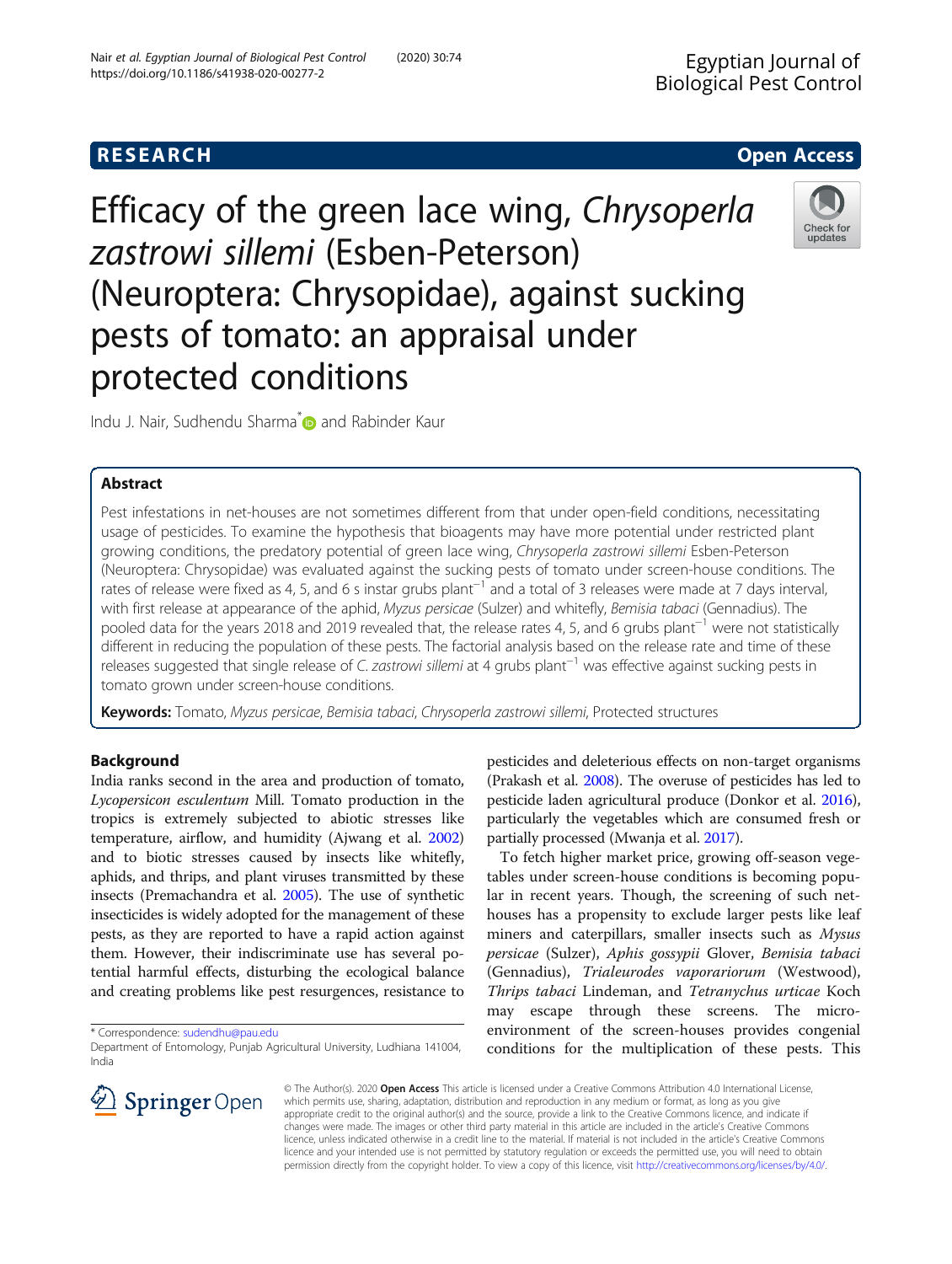causes net-house cultivators to use chemical pesticides in an inappropriate manner. Plant protection of the agriintensive crops, especially vegetables, through biological control, may provide an alternate ecologically benign way to residue free food production under restricted conditions like net-house cultivation. Augmentative as well as inoculative releases of various biocontrol agents have been successfully established for insect control in a number of field crops (Sharma et al. [2018](#page-5-0)). In fact, these releases can be much more effective inside greenhouse conditions since it ensures restricted dispersal. Lacewings as one of the most economically important biocontrol agents manage various insect pests, especially sucking pests under different agro-ecosystems. Its wide host range as well as geographical distribution, insecticide resistance, voracious larval feeding ability and amenability to rearing makes it a good bioagent for pest management (Pappas et al. [2011](#page-5-0)). Chrysoperla zastrowi sillemi Esben-Peterson (Neuroptera: Chrysopidae) is an important natural predator because of its ability to control a multitude of soft bodied insects like coccids, mealybugs, aphids, thrips, psyllids, whiteflies and eggs, and larvae of many lepidopteran pests and mites infesting on various crops. Adult lacewings feed upon nectar, pollen, and sugary plant secretions (Hemalatha et al. [2014](#page-5-0)). Under Indian context, it is the most economically important chrysopids, which was earlier referred as Chrysoperla carnea Stephens. Hence, a revision in the nomenclature of C. carnea was done and erected C. zastrowi sillemi to include both the population from India as well as Middle East (Henry et al. [2010\)](#page-5-0).

Most studies regarding the evaluation of predatory efficiency of C. zastrowi sillemi has been conducted either in laboratory conditions or in field conditions (Satpathy et al. [2012;](#page-5-0) Aggarwal and Neetan [2014](#page-4-0); Manjunatha et al. [2018](#page-5-0)). Though some works in greenhouse environment have been conducted (El-Arnaouty et al. [2000](#page-5-0); Ahmadzadeh and Hatami [2006](#page-4-0)), yet very few have been reported for the sucking pests infesting tomato under screen-house conditions. Among various pests, M. persicae and B. tabaci have been reported to cause damage to net-house grown tomatoes in Indian Punjab (Kaur et al. [2010\)](#page-5-0).

Therefore, the objective of this study was to validate and promote the biocontrol technology comprising inundative releases of C. zastrowi sillemi for the management of sucking pests viz. M. persicae and Bemisia tabaci in tomato grown under protected structures.

### Materials and methods

#### Raising of plant material

An indeterminate variety of tomato "Punjab Sartaj" developed by Department of Olericulture, Punjab Agricultural University, Ludhiana, India, was chosen, which

could be successfully grown under net-house conditions. The crop was raised in two screen-houses: one at Entomological Research Farm and the other at New Horticultural Orchard, Punjab Agricultural University, Ludhiana. The experiments were conducted in doubledoor gated screen-house structures made of galvanized iron pipes covered with ultraviolet-stabilized 40 mesh size net. The mesh size thus selected was to provide physical barrier for the insect pests to a large extent, but to assure adequate ventilation of the structures. The screen-house was  $31.5 \times 10$  m with an arc-shaped top. The height of the net-house was 3 m at the center and 2 m at the side walls. In both the years (2018 and 2019), the crop was transplanted in the last week of January. Seedlings were transplanted on 15 cm high beds (3 m ×30 cm), keeping a row-to-row and plant-to-plant spacing of 1.20 m  $\times$  30 cm, respectively. Plants were trained upright with the help of bamboos and nylon ropes. The crop was raised following all the recommended University Package of Practices for the net-house cultivation, excluding the management of insect pests.

#### Rearing of C. zastrowi sillemi

C. zastrowi sillemi grubs, the bioagent was mass reared in the laboratory. About 200 pairs of adults' cultures were maintained at biocontrol unit at Department of Entomology, Punjab Agricultural University, Ludhiana. These adults were then kept in oviposition cages measuring (75  $cm \times 30$  cm). The sides of the cage were fitted by nylon wire mesh and the sliding top was fitted with black muslin cloth for harvesting the eggs. The adults were fed daily with swabs containing equal quantity of honey + protein supplement + water + yeast extract dissolved in small quantity of water. The yeast extract was added since it is rich in vitamins (especially B complex) and minerals. The prepared diet was provided daily to the adults kept in a glass vessel. One day old eggs were easily dislodged from the top cover by using a sponge. The eggs collected were used for field release or mass multiplication in the future.

For larval rearing, three day old 120 chrysopid eggs were mixed with 0.75 ml of sterilized Corcyra cephalonica Stainton eggs. On hatching, the larvae start feeding on the Corcyra eggs. On the 3rd day, individual grubs were then transferred to small glass vials. Separation of the grubs was done to prevent cannibalism prevalent in the 2nd instar grubs. The eggs were refilled in the glass vial every 3 days, and it continued till the grubs became pupae. The cocoons were collected 24 h after their formation and were placed in oviposition cage for emergence and the whole cycle of rearing was repeated.

# Treatment protocol

Second instar chrysopid grubs were released at the rate of 4, 5, and 6 grubs plant−<sup>1</sup> . A total of 3 releases were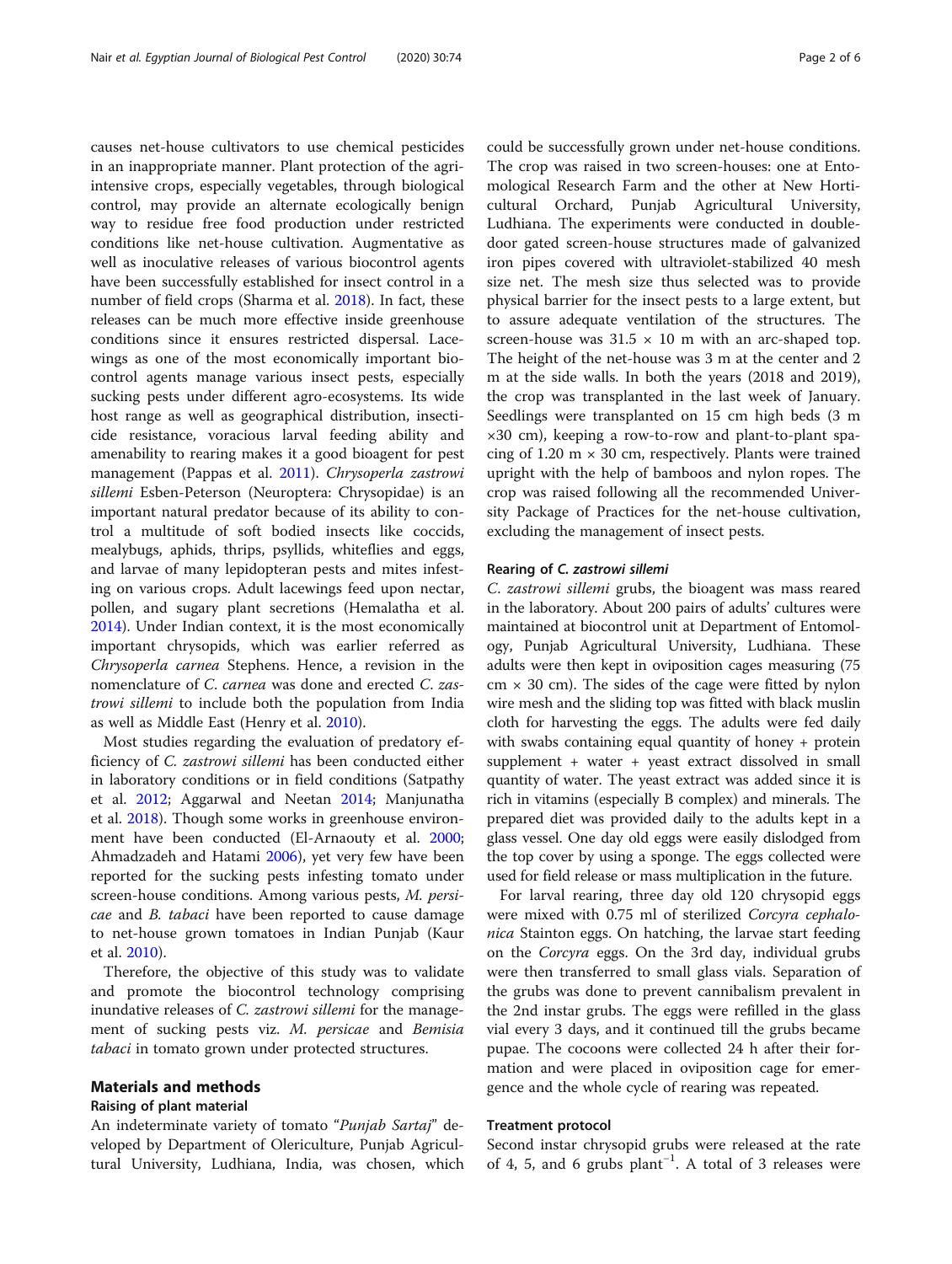made at 7 days interval, with first release at appearance of the pest. The pre-count data of aphids and whiteflies plant−<sup>1</sup> were recorded before the release and the population of the sucking pests was recorded 7 days after each release. The population was recorded from 10 randomly selected plants from each replication. The number of aphids and whiteflies were calculated on per plant basis.

#### Statistical analysis

The mean population of aphids and whiteflies were subjected to two-way analysis of variance (ANOVA) in randomized block design. Data on population were subjected to square root transformations prior to analysis and are presented as mean ± standard error (SE).Different treatment means were separated at  $P =$ 0.05 (Gomez and Gomez [1984\)](#page-5-0).

# Results and discussion

### Efficacy of C. zastrowi sillemi against M. persicae

The population of M. persicae recorded during evaluation of predatory potential of C. zastrowi sillemi grubs conducted in the year 2018 is shown in Table 1. Observations recorded 7days after the first release (DAFR) of grubs revealed that all the 3 release treatments were significantly better than untreated control in reducing the aphid population ( $P < 0.0001$ ). At 7 days after the 2nd release (DASR), and 7 days after 3rd release (DATR) also, the plants released with Chrysoperla grubs (4, 5, and 6 grubs plant−<sup>1</sup> ) were recorded with significantly lower aphid population than the untreated control  $(P \leq$ 0.0001). After all the 3 releases, a mean population of 0.52 aphids plant−<sup>1</sup> was recorded in plants released with 4 grubs, whereas the number of aphids recorded per plant was 0.47 and 0.38, where the number of grubs per plant released was 5 and 6, respectively. The 3 release treatments were not statistically different, however they were significantly better ( $P < 0.0001$ ) than untreated control wherein, mean aphid population of 32.45 aphids plant−<sup>1</sup> was recorded.

Data shown in Table 1 reveals significantly lower population of aphids in all the Chrysoperla release treatments than the control during 2019. At 7 DAFR, 7 DASR, and 7 DATR, a significantly lower population of the aphid was recorded in plants released with chrysopid grubs (4, 5, and 6 grubs plant<sup>-1</sup>) as compared to untreated control  $(P < 0.0001)$ . Mean aphid population (0.66, 0.57, and 0.49 aphids plant−<sup>1</sup> ), after the 3 releases in different release rates  $(4, 5,$  and 6 grubs plant<sup>-1</sup>, re-

spectively), were not statistically different. Highest mean aphid population (31.67 aphids plant<sup>-1</sup>) was recorded in untreated control, which was significantly higher ( $P <$ 0.0001) than aphid population recorded on released plants.

# Efficiency of C. zastrowi sillemi against B. tabaci

The data on predatory potential of C. zastrowi sillemi evaluated against B. tabaci in tomato plants during 2018 revealed significantly lower population of whiteflies on Chrysoperla released plants than untreated control (Table [2](#page-3-0)). Plants treated with chrysopid grubs (4, 5, and 6 grubs plant−<sup>1</sup> ) recorded with a significantly lower population of whiteflies at 7 DAFR, 7 DASR and 7 DATR than in the control ( $P < 0.0001$ ). After all the 3 releases, a mean population of 0.33 whiteflies plant−<sup>1</sup> was recorded in plants released with 4 grubs plant<sup>-1</sup>, whereas population of 0.27 and 0.31 whiteflies was recorded on plants released with 5 and 6 grubs plant<sup>-1</sup>, respectively. These release treatments were statistically superior ( $P <$ 0.0001) to untreated control (12.54 whiteflies plant−<sup>1</sup> ) in reducing the whitefly population.

In 2019 also, a significantly lower population of whiteflies was recorded on the released plants than the control. Chrysoperla releases  $(4, 5, and 6$  grubs  $plant^{-1})$ made at 7 DAFR, 7 DASR and 7 DATR resulted in a significantly lower population of whiteflies ( $P < 0.0001$ ) on tomato plants than that of untreated control. The mean population of whiteflies (0.28, 0.29, and 0.33 plant<sup>-1</sup>) after the 3 releases was not statistically different with the

Table 1 Predatory efficiency of C. zastrowi sillemi against M. persicae under protected cultivation conditions

| Number of<br>grubs/plant | Mean <sup>#</sup> number of aphids per plant |                         |                          |                              |                              |                      |                         |                              |                         |                               |
|--------------------------|----------------------------------------------|-------------------------|--------------------------|------------------------------|------------------------------|----------------------|-------------------------|------------------------------|-------------------------|-------------------------------|
|                          | 2018                                         |                         |                          |                              | Mean                         | 2019                 |                         |                              |                         | Mean                          |
|                          | Pre-count                                    | 7 DAFR*                 | 7 DASR**                 | 7DATR***                     |                              | Pre-count            | 7 DAFR*                 | 7 DASR**                     | 7DATR***                |                               |
| 4                        | 23.87 <sup>a</sup>                           | $1.27 + 0.07a$          | $0.23 + 0.03a$           | $0.07 + 0.03a$               | $0.52 + 0.19a$               | 33.73 <sup>a</sup>   | $1.47 + 0.09a$          | $0.43 \pm 0.18$ <sup>a</sup> | $0.07 + 0.07a$          | $0.66 \pm 0.22$ <sup>a</sup>  |
| 5                        | 24.60 <sup>a</sup>                           | $1.20 \pm 0.12^{\circ}$ | $0.13 \pm 0.03^{\circ}$  | $0.07 \pm 0.03$ <sup>a</sup> | $0.47 \pm 0.19$ <sup>a</sup> | $34.83^{a}$          | $1.20 \pm 0.15^{\circ}$ | $0.47 \pm 0.03$ <sup>a</sup> | $0.03 \pm 0.03^{\circ}$ | $0.57 \pm 0.18$ <sup>a</sup>  |
| 6                        | $25.10^{a}$                                  | $1.00 + 0.12a$          | $0.10 + 0.02a$           | $0.03 + 0.03a$               | $0.38 + 0.16^a$              | $34.67$ <sup>a</sup> | $1.00 \pm 0.17^{\circ}$ | $0.37 + 0.03a$               | $0.10 + 0.02a$          | $0.49 + 0.14^a$               |
| Untreated<br>control     | 29.77 <sup>a</sup>                           | $31.22 + 0.20^{\circ}$  | $32.73 \pm 0.27^{\rm b}$ | $33.40 + 0.60^b$             | $32.45 + 0.38^{b}$           | 36.03 <sup>a</sup>   | $30.97 + 0.38^b$        | $31.43 \pm 0.03^b$           | $32.60 + 0.06^b$        | $31.67 \pm 0.27$ <sup>b</sup> |
| $P$ value                | 0.163                                        | < 0.0001                | < 0.0001                 | < 0.0001                     | < 0.0001                     | 0.815                | < 0.0001                | < 0.0001                     | < 0.0001                | < 0.0001                      |

# Mean of three replications

Means  $\pm$  standard error followed by the same letter within a column are not significantly different ( $P < 0.05$ )

\*7 days after first release

\*\*7 days after second release

\*\*\*7 days after third release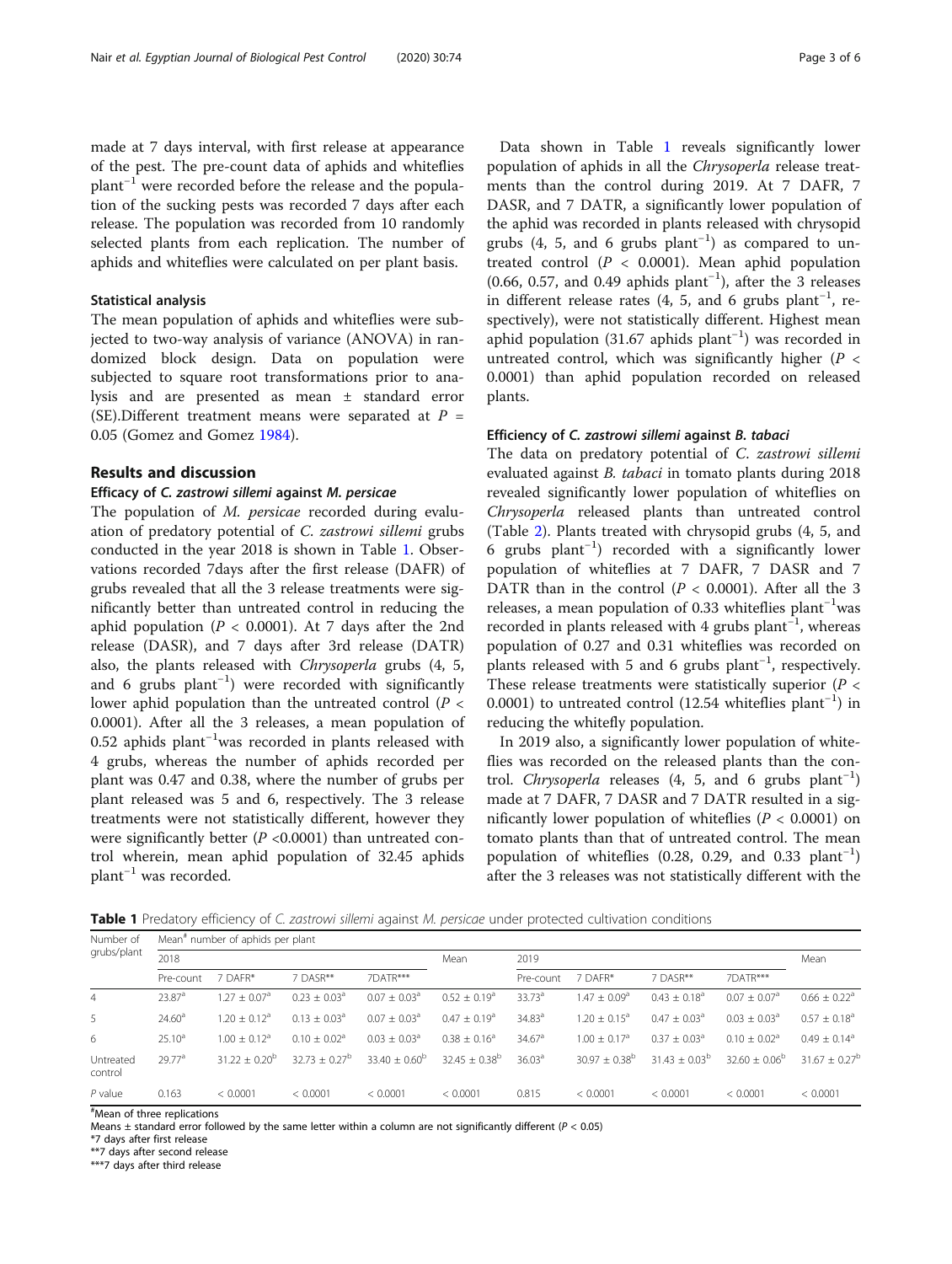<span id="page-3-0"></span>Table 2 Predatory efficiency of C. zastrowi sillemi against B. tabaci under protected cultivation conditions

| Number of<br>grubs/plant       | Mean <sup>#</sup> number of whiteflies per plant |                          |                              |                         |                              |                    |                            |                            |                              |                          |
|--------------------------------|--------------------------------------------------|--------------------------|------------------------------|-------------------------|------------------------------|--------------------|----------------------------|----------------------------|------------------------------|--------------------------|
|                                | 2018                                             |                          |                              |                         | Mean                         | 2019               |                            |                            |                              | Mean                     |
|                                | Pre-count                                        | 7 DAFR*                  | 7 DASR**                     | 7DATR***                |                              | Pre-count          | 7 DAFR*                    | 7 DASR**                   | 7DATR***                     |                          |
| $\overline{4}$                 | $13.60^{\circ}$                                  | $0.63 + 0.03a$           | $0.23 \pm 0.03^a$            | $0.13 \pm 0.03^{\circ}$ | $0.33 \pm 0.08^a$            | 10.33 <sup>a</sup> | $0.57 + 0.20$ <sup>a</sup> | $0.20 + 0.10a$             | $0.07 \pm 0.03$ <sup>a</sup> | $0.28 \pm 0.10^a$        |
| 5                              | 14.13 <sup>a</sup>                               | $0.50 + 0.12a$           | $0.23 \pm 0.03^a$            | $0.07 + 0.03a$          | $0.27 \pm 0.07$ <sup>a</sup> | 10.53 <sup>a</sup> | $0.63 \pm 0.09^a$          | $0.20 \pm 0.06^a$          | $0.03 \pm 0.03^a$            | $0.29 \pm 0.09^a$        |
| 6                              | 12.47 <sup>a</sup>                               | $0.47 + 0.03a$           | $0.33 \pm 0.07$ <sup>a</sup> | $0.13 + 0.03a$          | $0.31 + 0.05^a$              | 10.03 <sup>a</sup> | $0.50 + 0.15^{\circ}$      | $0.37 + 0.27$ <sup>a</sup> | $0.13 \pm 0.03^a$            | $0.33 \pm 0.11^a$        |
| Untreated<br>control           | 13.80 <sup>a</sup>                               | $11.80 \pm 0.31^{\circ}$ | $12.77 + 0.09^b$             | $13.07 + 0.24^b$        | $12.54 + 0.22^b$             | $10.10^a$          | $10.10 \pm 1.33^{\circ}$   | $10.57 + 1.50^b$           | $10.60 + 0.35^{b}$           | $10.42 \pm 0.59^{\circ}$ |
| $P$ value<br><b>CONTRACTOR</b> | 0.767                                            | < 0.0001                 | < 0.0001                     | < 0.0001                | < 0.0001                     | 0.980              | < 0.0001                   | < 0.0001                   | < 0.0001                     | < 0.0001                 |

# Mean of three replications

Means  $\pm$  standard error followed by the same letter within a column are not significantly different ( $P < 0.05$ )

\*7 days after first release

\*\*7 days after second release

\*\*\*7 days after third release

releases of grubs at 4, 5, and 6  $plant^{-1}$ , respectively. A statistically significant ( $P < 0.0001$ ) higher population of 10.64 whiteflies plant−<sup>1</sup> was recorded on the plants maintained as untreated control.

The pooled data (2018 and 2019) for the evaluation of C. zastrowi sillemi against M. persicae in tomato under screen-house conditions, shown in Table 3 revealed significantly lower population on the released plant than the control. The plants with different releases (4, 5, and 6 grubs plant−<sup>1</sup> ) were recorded with a significantly lower population of B. tabaci at 7 DAFR, 7 DASR, and 7 DATR  $(P < 0.0001)$ . The mean population of aphids after the 3 releases showed that the releases of grubs at 4, 5, and 6 plant−<sup>1</sup> were not statistically different. After 3 releases, a mean population of 0.59, 0.52, and 0.43 aphids plant−<sup>1</sup> was recorded on plants released with 4, 5, and 6 Chrysoperla grubs plant<sup>-1</sup>, respectively. All the 3 releases were significantly better  $(P < 0.0001)$  than untreated control (32.06 aphids plant<sup>-1</sup>).

Similarly, pooled data for 2 years (2018 and 2019) for whiteflies revealed significantly lower population on the released plant than the control (Table 3). At 7 DAFR, 7 DASR and 7 DATR, the plants on which Chrysoperla grubs were released (4, 5, and 6 grubs  $plant^{-1}$ ), were

recorded with significantly lower whitefly population (P < 0.0001) than untreated control. Different grub numbers per plant (4, 5, and 6) were not statistically different with each other (0.31, 0.28, and 0.32 whiteflies  $plant^{-1}$ , respectively) in reducing the population of whitefly on screen-house grown tomatoes, but were statistically better ( $P < 0.0001$ ) than untreated control (11.84 whiteflies plant−<sup>1</sup> ).

In order to protect crops from pests, adverse climatic conditions and to reduce dependency on frequent pesticide use, net/poly cultivation practices are widely adopted in many parts of the world. But these structures have limitations, particularly with small insect pests, which can easily escape through the physical screens provided. These pests multiply rapidly under ambient temperature and relative humidity conditions, thereby resulting in significant crop losses. Under net-/polynet-house conditions, the high predatory potency of chrysopids against sucking pests have earlier been reported against sweet potato whitefly, Bemisia tabaci (Gennadius) (Breene et al. [1992](#page-4-0)), green peach aphid, Myzus persicae (Sulzer) (El-Arnaouty et al. [2000](#page-5-0)) and greenhouse whitefly, Trialeurodes vaporariorum West (Ahmadzadeh and Hatami [2006](#page-4-0)). In greenhouse tomatoes, efficacy of two green lace wings species,

Table 3 Predatory efficiency of C. zastrowi sillemi against M. persicae and B. tabaci under protected cultivation conditions (2018– 2019 pooled)

| Number of<br>grubs/plant | Mean <sup>#</sup> number of aphids per plant |                            |                              |                         | Mean             | Mean <sup>#</sup> number of whiteflies per plant |                            |                 |                         | Mean               |
|--------------------------|----------------------------------------------|----------------------------|------------------------------|-------------------------|------------------|--------------------------------------------------|----------------------------|-----------------|-------------------------|--------------------|
|                          | Pre-count                                    | 7 DAFR*                    | 7 DASR**                     | 7DATR***                |                  | Pre-count                                        | 7 DAFR*                    | 7 DASR**        | 7DATR***                |                    |
| 4                        | 28.80 <sup>a</sup>                           | $1.36 + 0.07$ <sup>a</sup> | $0.33 \pm 0.09^{\circ}$      | $0.07 + 0.03a$          | $0.59 + 0.14^a$  | 11.97 <sup>a</sup>                               | $0.60 + 0.09a$             | $0.22 + 0.05^a$ | $0.10 \pm 0.03^{\circ}$ | $0.31 \pm 0.06^a$  |
| 5                        | 29.72 <sup>a</sup>                           | $1.20 + 0.09a$             | $0.30 \pm 0.08$ <sup>a</sup> | $0.05 \pm 0.02^{\circ}$ | $0.52 + 0.13a$   | 12.33 <sup>a</sup>                               | $0.57 + 0.07$ <sup>a</sup> | $0.22 + 0.03a$  | $0.05 \pm 0.02^{\circ}$ | $0.28 \pm 0.06^a$  |
| 6                        | $29.88^{a}$                                  | $1.00 + 0.09a$             | $0.23 + 0.06^a$              | $0.07 + 0.02a$          | $0.43 + 0.10a$   | $11.25^a$                                        | $0.48 + 0.07a$             | $0.35 + 0.13^a$ | $0.13 \pm 0.02^{\circ}$ | $0.32 + 0.06^a$    |
| Untreated<br>control     | 32.90 <sup>a</sup>                           | $31.09 + 0.20^{b}$         | $32.08 + 0.31^{b}$           | $33.00 + 0.32^{b}$      | $32.06 + 0.24^b$ | $11.95^a$                                        | $10.95 + 0.72^{\circ}$     | $11.67 + 0.8^b$ | $11.83 + 0.58^b$        | $11.84 + 0.40^{b}$ |
| $P$ value                | 0.181                                        | < 0.0001                   | < 0.0001                     | < 0.0001                | < 0.0001         | 0.895                                            | < 0.0001                   | < 0.0001        | < 0.0001                | < 0.0001           |

# Mean of three replications

Means  $\pm$  standard error followed by the same letter within a column are not significantly different ( $P < 0.05$ )

\*7 days after first release

\*\*7 days after second release

\*\*\*7 days after third release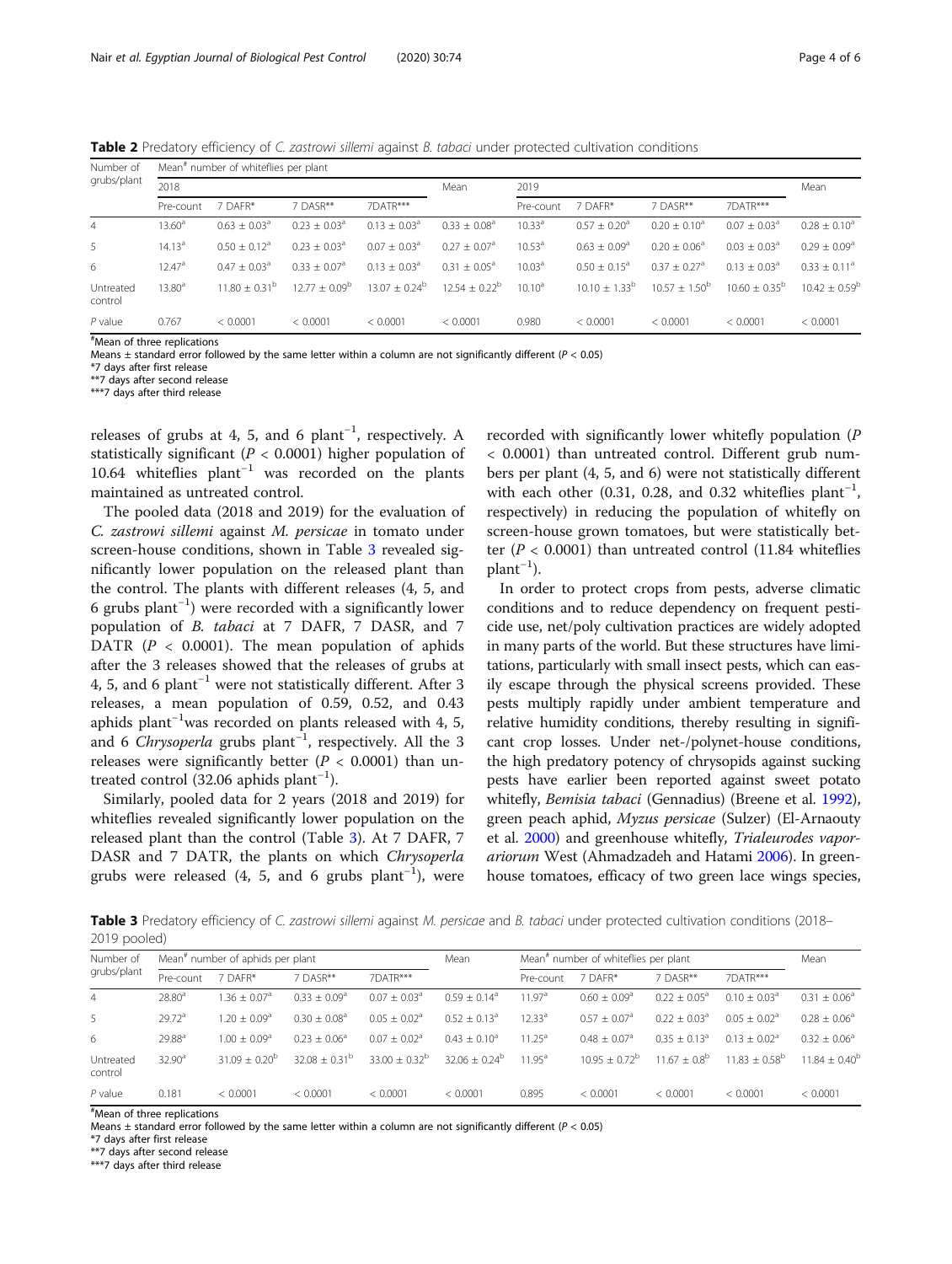<span id="page-4-0"></span>C. carnea and Chrysoperla rufilabris (Burmeister) was evaluated against tomato psyllids (Al-Jabr 2000). Both the species were capable of completing their lifecycle on tomato psyllid. C. *carnea* grub consumed approximately twice as many psyllids as did C. rufilabris, but the development of the latter was faster. The present study also underlines the potential of C. zastrowi sillemi in reducing the population of sucking pests in screen-house grown tomatoes. The second instar grubs at various release rates, i.e., 4, 5, and 6 grubs plant−<sup>1</sup> significantly reduced the population of aphids and whiteflies on the tomato plants than the control. These release treatments were shown to be equally effective in pest control, even at the lowest release rate tested, i.e., 4 grubs plant−<sup>1</sup> .

One of the major concerns on success of biocontrol agents against crop pests is their performance in the field. These agents are to be used innundatively, i.e., their repeated applications are required. However, there is always an optimal rate at which these bioagents have to be released. The increased release rate may increase the cost of implementing biological control and may not improve the pest control proportionately (Collier and van Steenwyk [2004](#page-5-0)). There are several studies, wherein increase in release rate of the natural enemies did not affect the pest density significantly (Jung et al. [2004](#page-5-0); Alomar et al. 2006). So, under certain pest situations, if farmers have the liberty to decrease the number of releases, it will enhance the adoption of this technology at farm level. The present findings indicate that a single release of Chrysoperla grubs was sufficient for suppressing the population of both M. persicae and B. tabaci on tomato plants grown under screen-house conditions.

Further, the timing of biological intervention sometimes has relatively more impact on pest control than the release rate. The release timing affects the host: natural enemy synchrony and decide the successful establishment of a biocontrol agent in the field (Liu and Stansly [2005\)](#page-5-0). We are of the opinion that these grubs were able to the decimate aphid and whitefly population to a negligible level, with the pre-condition that a not very high initial population of these pests was present on tomato plants. The present study is supported by the earlier work of Daane and Yokota ([1997](#page-5-0)) who reported that biological control of vine leafhoppers, Erythroneura variabilis (Beamer) and E. elegantula (Osborn) by Chrysoperla spp. was more affected by the method and timing of application as compared to release rates. Similarly, predatory mite Phytoseiulus persimilis Athias-Henriot managed the two-spotted spider mite, Tetranychus urticae (Koch) effectively, when the predator was released early in the season irrespective of the release rate (Campbell and Lilley [1999\)](#page-5-0). The technology has clear advantages over synthetic chemicals in terms of negligible environmental contamination and adverse impact

on non-target organisms. However, concerted research on rational use of these biological entities is required to further explore their functionality and resilience.

# Conclusion

The results conclude that a single release of 2nd instar C. zastrowi sillemi grubs at 4 plant<sup>-1</sup> may prove effective in reducing the increasing population of M. persicae and B. tabaci on screen-house grown tomatoes. Though, a lot depends on the initial incidence of the pests. The results are valuable in generating information on potential management of sucking pests of screen-house grown tomatoes.

#### Abbreviations

DAFR: Days after first release; DASR: Days after second release; DATR: Days after third release

#### Acknowledgements

The authors are grateful to the Head, Department of Entomology, Punjab Agricultural University, Ludhiana, for providing experimental platform for the successful completion of the work.

#### Authors' contributions

IJN carried out the study, analyzed the data, and drafted the manuscript. SS designed the project and was responsible for final interpretation of data. RK maintained the insect culture and edited the manuscript. All authors read and approve the final manuscript.

#### Funding

Not applicable

#### Availability of data and materials

All data are available in the manuscript

#### Ethics approval and consent to participate Not applicable

# Consent for publication

Not applicable

#### Competing interests

The authors declare that they have no competing interests.

#### Received: 7 April 2020 Accepted: 2 June 2020 Published online: 16 June 2020

#### References

- Aggarwal N, Neetan (2014) Predatory efficiency of Cheilomenes sexmaculata (Fabricius) and Chrysoperla zastrowi sillemi (Esben-Petersen) on cotton mealy bug, Phenacoccus solenopsis Tinsley under laboratory conditions. Acta Phytopathol Entomol Hung 49:73–81
- Ahmadzadeh Z, Hatami B (2006) Evaluation of integrated control of using Chrysoperla carnea (Steph.) and insecticide Confidor in greenhouse conditions. J Crop Prod Process 9:239–251
- Ajwang PO, Tantau HJ, Zabeltitz CV (2002) Insect screens for integrated production and protection in greenhouses: A Review of the Physical and Technical Basics. Eur J Hortic Sci 67:45–49
- Al-Jabr AM (2000) Integrated pest management of tomato/potato psyllid, Paratrioza cockerelli (Sulc) (Homoptera: Psyllidae) with emphasis on its importance in greenhouse grown tomatoes. Dissertation. Colorado State University
- Alomar O, Riudavets J, Castane C (2006) Macrolphus caliginosus in the biological control of Bemisia tabaci on greenhouse melons. Biol Control 36:154–162
- Breene RG, Meagher RL Jr, Nordlund DA, Wang YT (1992) Biological control of Bemisia tabaci (Homoptera: Aleyrodidae) in a greenhouse using Chrysoperla rufilabris (Neuroptera: Chrysopidae). BioControl 29:9–14